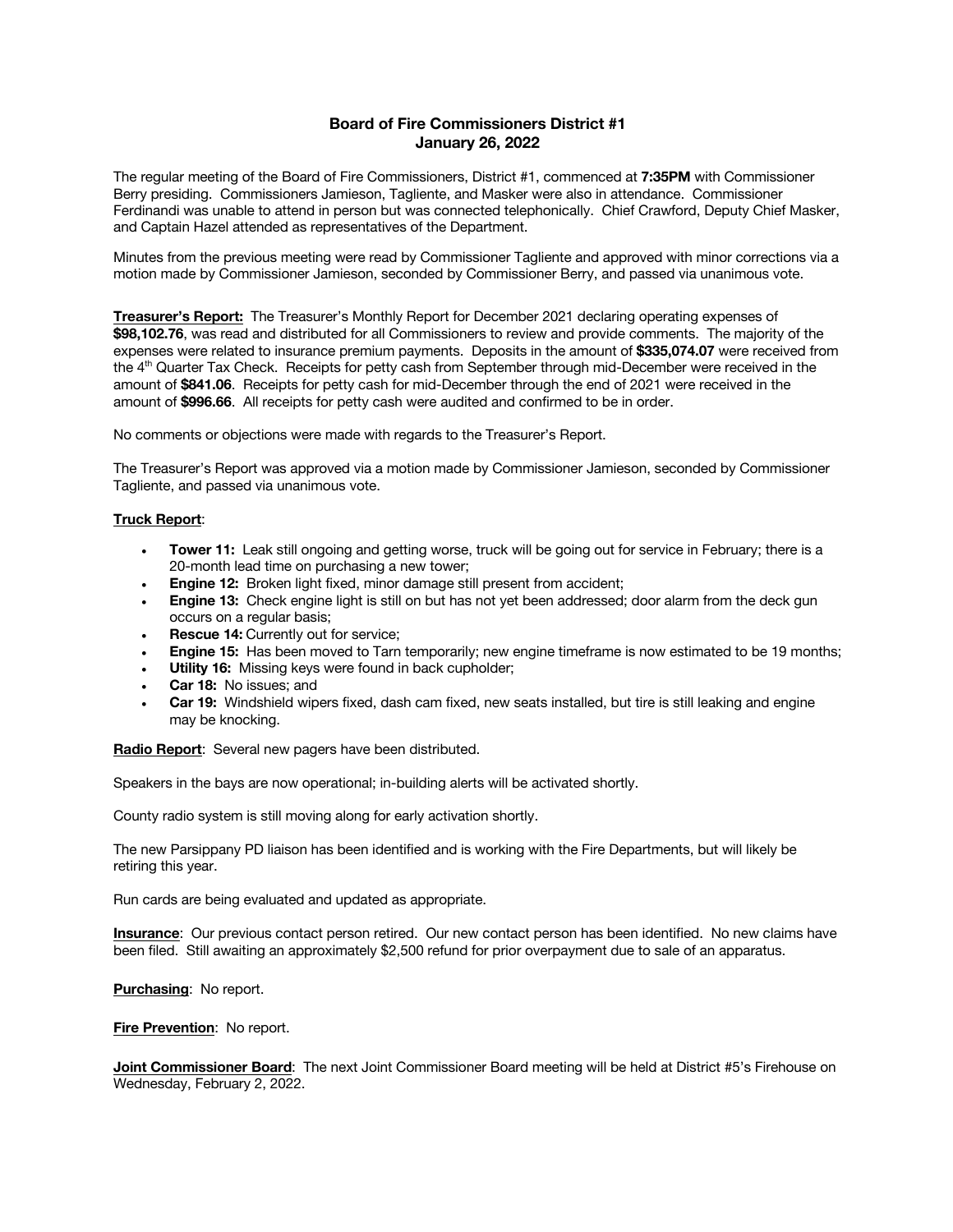**Chief's Report**: 386 calls in 2021; 31 calls year-to-date.

- New Construction
	- o 2900 Route 10 project (156 Units)
		- No updates.
	- o 1500 Littleton Road project (250 Senior Apartments + Assisted Living)
		- Demolition contract awarded
		- Asbestos abatement within the next 2-3 weeks
		- § Should have access for training purposes soon
	- o 2740 Route 10
		- No updates.
- Upcoming Training:
	- o 1/27 Bailout Training
	- o 2/3 RIC Competition
	- o 2/17 SOPs & Anti-Harassment
	- o 1 Member Completed FF2
	- o Looking to host a Safety Officer (16hrs) Class in the Fall
	- o 4 Scheduled Drills at Morris Academy between now and May
	- o Looking to train with D2 & D3 more often this year
- Mutual Aid
	- o 26% of total call volume year-to-date is providing aid to District #2.
	- o Total mutual aid calls given is 15, 50% of total call volume.
	- o 1/1 RIC into Dover for 2nd alarm structure fire. Crews on scene for 3+ hours
	- o 1/4 Engine to D6 Parsippany Road, Strip Mall Fire. Crews of scene for 7+ hours
	- o 1/4 RIC to Morris Plains on reported structure fire. Crews on scene for 30 minutes.
	- o 1/15 Engine requested into Passaic for Cover Assignment task force. Was able to provide from 08:00-12:00, and assembled a crew for an afternoon shift, but was cancelled.
	- o 1/16 RIC into Dover, canceled shortly thereafter.
	- o 1/25 RIC into Boonton for 2nd alarm. Crews on scene for 40 minutes.
	- o Since last meeting, Randolph & Boonton Twp have canceled their RIC teams.
	- o Meeting was held with other Districts 2, 3, and 6 to discuss manpower concerns.
- Other Information
	- o New gear lockers for Powder Mill have been installed.
	- o FDIC personnel have been selected and accommodations have been booked.
	- o Chief recommends holding the inspection the Thursday prior to the inspection dinner.

# **Open:** Nothing heard.

**Old Business:** Ballots for the February election have been printed and the election has been properly advertised.

An agreement was reached for the ambulance lease of the bays. Formal lease still needs to be signed.

Tarn Drive Firehouse Concerns:

- The door system was investigated to adjust the video phone settings. There will be a second service call tomorrow to implement corrective action.
- Salt is being spread at the new Firehouse but it is going onto the concrete near the bay entrances. A phone call will be made to request not spreading near the bay doors.
- There is bubbling on paint on the Firehouse balcony.
- The first-floor elevator setting needs adjustment because it is not level.
- Door knobs are almost all corrected.
- Light sensors near the back door are not turning on lights appropriately.
- Light sensors near Rescue 14 are not turning on lights appropriately.
- Water is coming up from the drains/cleanouts in the floors.
- The concrete cracks need to be evaluated for long-term stability.